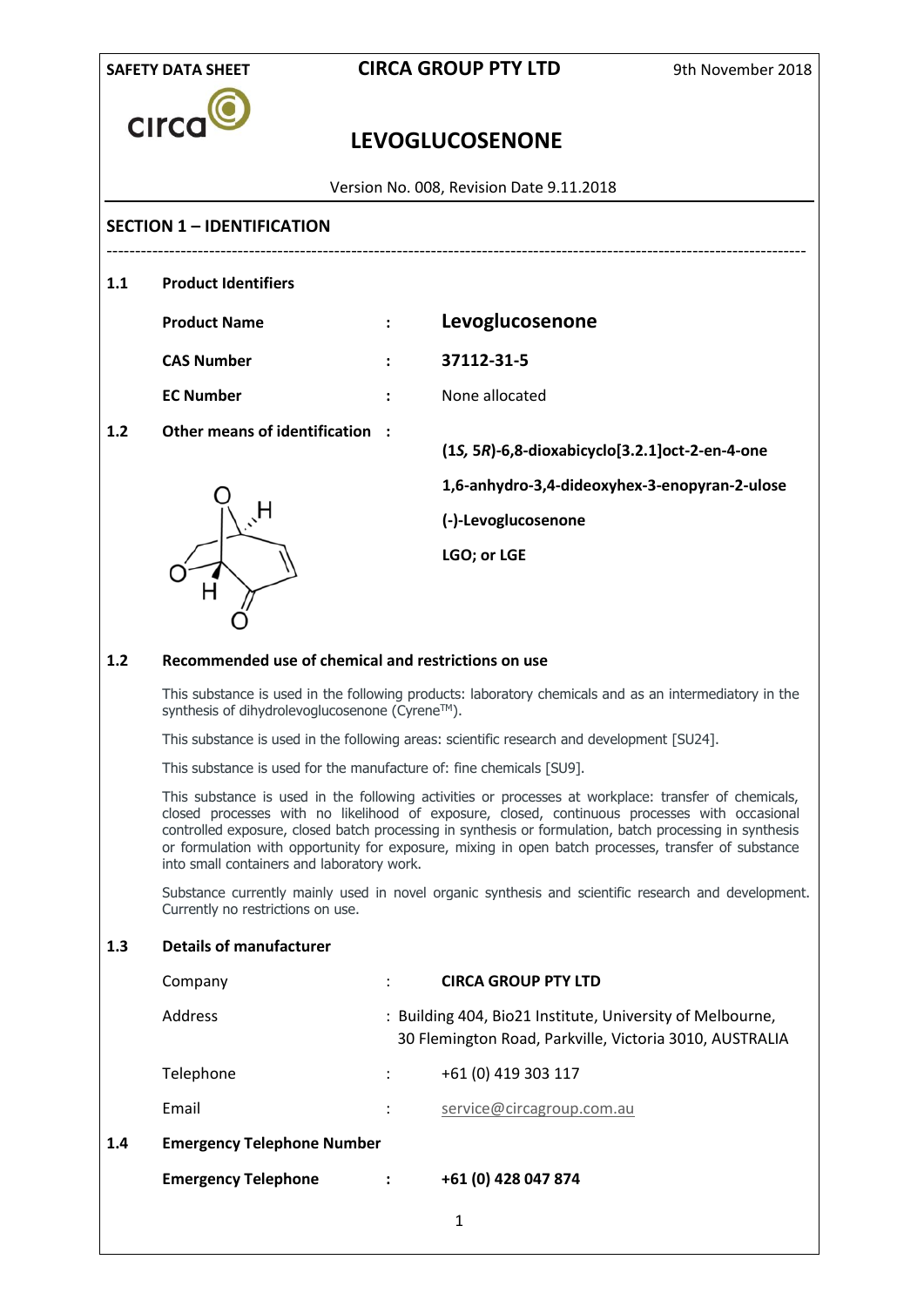| <b>SAFETY DATA SHEET</b> |                                                        |                | <b>CIRCA GROUP PTY LTD</b><br>9th November 2018                                                                                             |  |
|--------------------------|--------------------------------------------------------|----------------|---------------------------------------------------------------------------------------------------------------------------------------------|--|
| Circ                     |                                                        |                | <b>LEVOGLUCOSENONE</b>                                                                                                                      |  |
|                          |                                                        |                | Version No. 008, Revision Date 9.11.2018                                                                                                    |  |
|                          | <b>SECTION 2 - HAZARDS IDENTIFICATION</b>              |                |                                                                                                                                             |  |
| 2.1                      | <b>GHS Classification</b>                              | $\mathbf{1}$   | Causes serious eye irritation (Category 2A)                                                                                                 |  |
|                          |                                                        | $\ddot{\cdot}$ | <b>Acute toxicity, Oral (Category 4)</b>                                                                                                    |  |
| 2.2                      | <b>GHS Label elements and precautionary statements</b> |                |                                                                                                                                             |  |
|                          |                                                        |                |                                                                                                                                             |  |
|                          | Pictograms                                             |                |                                                                                                                                             |  |
|                          | Signal Word                                            |                | <b>WARNING</b>                                                                                                                              |  |
|                          | <b>Hazard Statements</b>                               |                | <b>Causes serious eye irritation (H319)</b>                                                                                                 |  |
|                          |                                                        | :              | Harmful if swallowed (H302)                                                                                                                 |  |
|                          | <b>Precautionary Statements</b>                        |                | <b>PREVENTION</b>                                                                                                                           |  |
|                          | P202                                                   |                | Do not handle until all safety precautions have been read<br>and understood.                                                                |  |
|                          | P262                                                   |                | Do not get in eyes, on skin, or on clothing.                                                                                                |  |
|                          | P261                                                   |                | Avoid breathing mist and vapours.                                                                                                           |  |
|                          | P270                                                   |                | Do not eat, drink or smoke when using this product.                                                                                         |  |
|                          | P264                                                   |                | Wash skin thoroughly after handling.                                                                                                        |  |
|                          | P280                                                   |                | Wear protective clothing, gloves and eye /face protection.                                                                                  |  |
|                          |                                                        |                | <b>RESPONSE</b>                                                                                                                             |  |
|                          | P305 + P351 + P338                                     |                | IF IN EYES: Rinse cautiously with water for several minutes.<br>Remove contact lenses, if present and easy to do.<br>Continue rinsing.      |  |
|                          | $P337 + P313$                                          |                | If eye irritation persists, get medical advice/attention                                                                                    |  |
|                          | P332 + P313                                            |                | If skin irritation occurs, get medical advice/attention                                                                                     |  |
|                          | <b>RESPONSE</b>                                        |                |                                                                                                                                             |  |
|                          | P301 + P312 + P330                                     |                | IF SWALLOWED: Call a POISON CENTRE or doctor/ physician<br>if you feel unwell. Rinse mouth. Apply artificial<br>resuscitation if necessary. |  |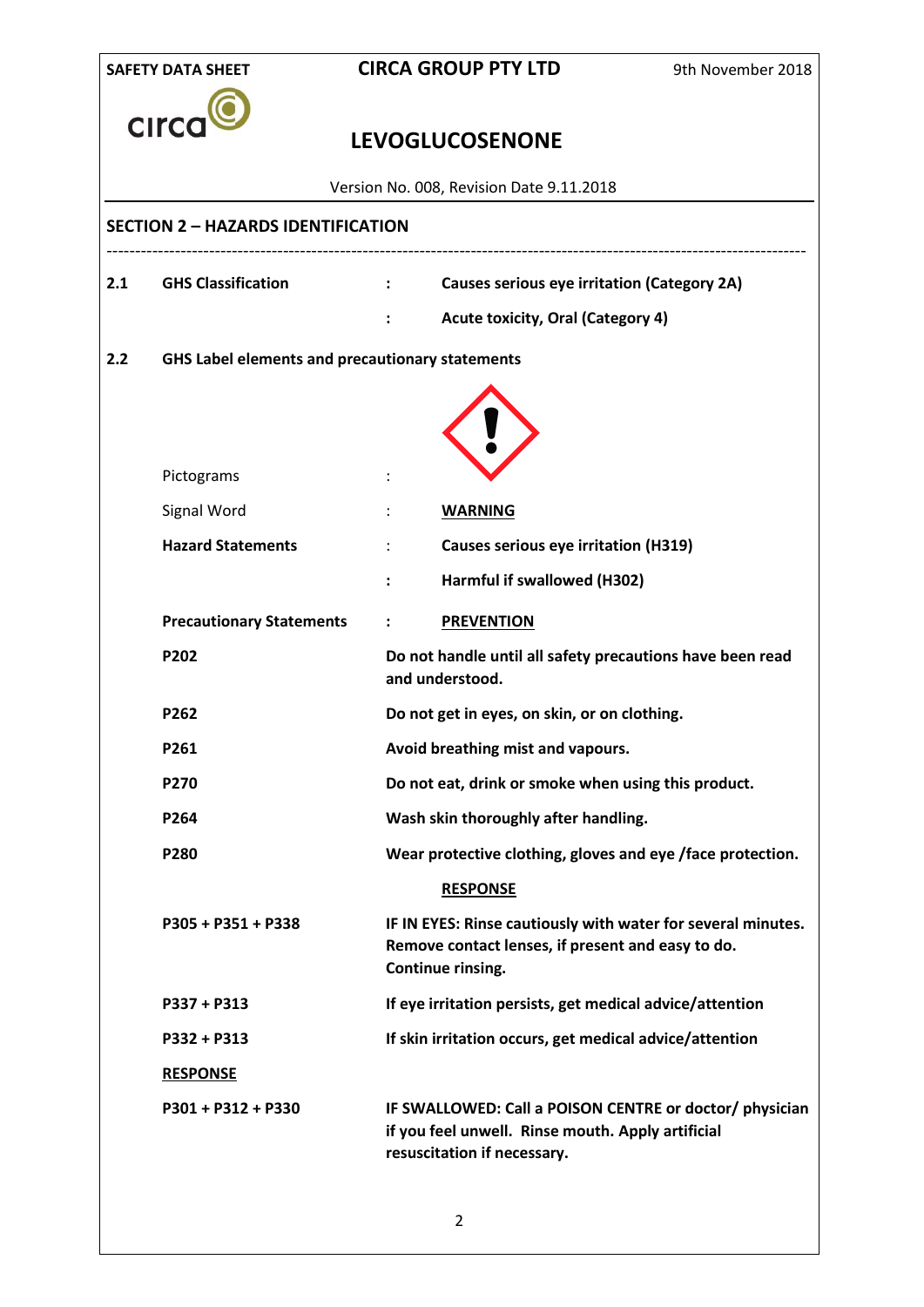|     | <b>SAFETY DATA SHEET</b>                                  |               | <b>CIRCA GROUP PTY LTD</b>                                                                                                                                                 | 9th November 2018                                     |
|-----|-----------------------------------------------------------|---------------|----------------------------------------------------------------------------------------------------------------------------------------------------------------------------|-------------------------------------------------------|
|     | CIrco                                                     |               | <b>LEVOGLUCOSENONE</b>                                                                                                                                                     |                                                       |
|     |                                                           |               | Version No. 008, Revision Date 9.11.2018                                                                                                                                   |                                                       |
|     | <b>SECTION 2 - - - - -</b>                                |               |                                                                                                                                                                            | <b>CONTINUED</b>                                      |
|     | 2.3<br><b>OTHER HAZARDS</b>                               |               |                                                                                                                                                                            |                                                       |
|     |                                                           |               | Testing has confirmed that LGO is not a Class 3 Flammable liquid.                                                                                                          |                                                       |
|     |                                                           |               | Testing has confirmed that LGO is not a Class 8 Corrosive substance.                                                                                                       |                                                       |
|     |                                                           |               | Bacterial Reverse Mutation Testing (Ames Test) confirmed that LGO showed no evidence of<br>mutagenic activity in this bacterial system under the test conditions employed. |                                                       |
|     | <b>SECTION 3 - COMPOSITION/INFORMATION ON INGREDIENTS</b> |               |                                                                                                                                                                            |                                                       |
| 3.1 | <b>Substance</b>                                          |               |                                                                                                                                                                            |                                                       |
|     | <b>LEVOGLUCOSENONE</b>                                    |               | Formula: C6 H6 O3                                                                                                                                                          |                                                       |
|     | <b>CAS Number</b>                                         | Concentration |                                                                                                                                                                            | <b>Chemical Names</b>                                 |
|     | 37112-31-5                                                | $>98.0\%$     |                                                                                                                                                                            | $(1S, 5R)$ -6,8-dioxabicyclo $[3.2.1]$ oct-2-en-4-one |
|     |                                                           |               |                                                                                                                                                                            | 1,6-anhydro-3,4-dideoxyhex-3-enopyran-2-ulose         |
|     |                                                           |               | (-)-Levoglucosenone                                                                                                                                                        |                                                       |
|     |                                                           |               | LGO or LGE                                                                                                                                                                 |                                                       |
|     | Molecular Weight: 126.11 g/mol                            |               |                                                                                                                                                                            |                                                       |
|     | <b>SECTION 4 - FIRST AID MEASURES</b>                     |               |                                                                                                                                                                            |                                                       |
| 4.1 | <b>Description of first aid measures</b>                  |               |                                                                                                                                                                            |                                                       |
|     | <b>General Information</b>                                |               | Get medical attention if symptoms severe or<br>persistent. Show this Safety Data Sheet to medical<br>personnel.                                                            |                                                       |
|     | <b>Inhalation</b>                                         |               | If breathed in, move person to fresh air. If not<br>breathing, give artificial respiration. If symptoms<br>severe or persistent, seek medical attention.                   |                                                       |
|     | Ingestion                                                 |               | If swallowed, rinse mouth thoroughly with water.<br>Never give anything by mouth to an unconscious<br>person. Do not induce vomiting.                                      |                                                       |
|     |                                                           |               | 3                                                                                                                                                                          |                                                       |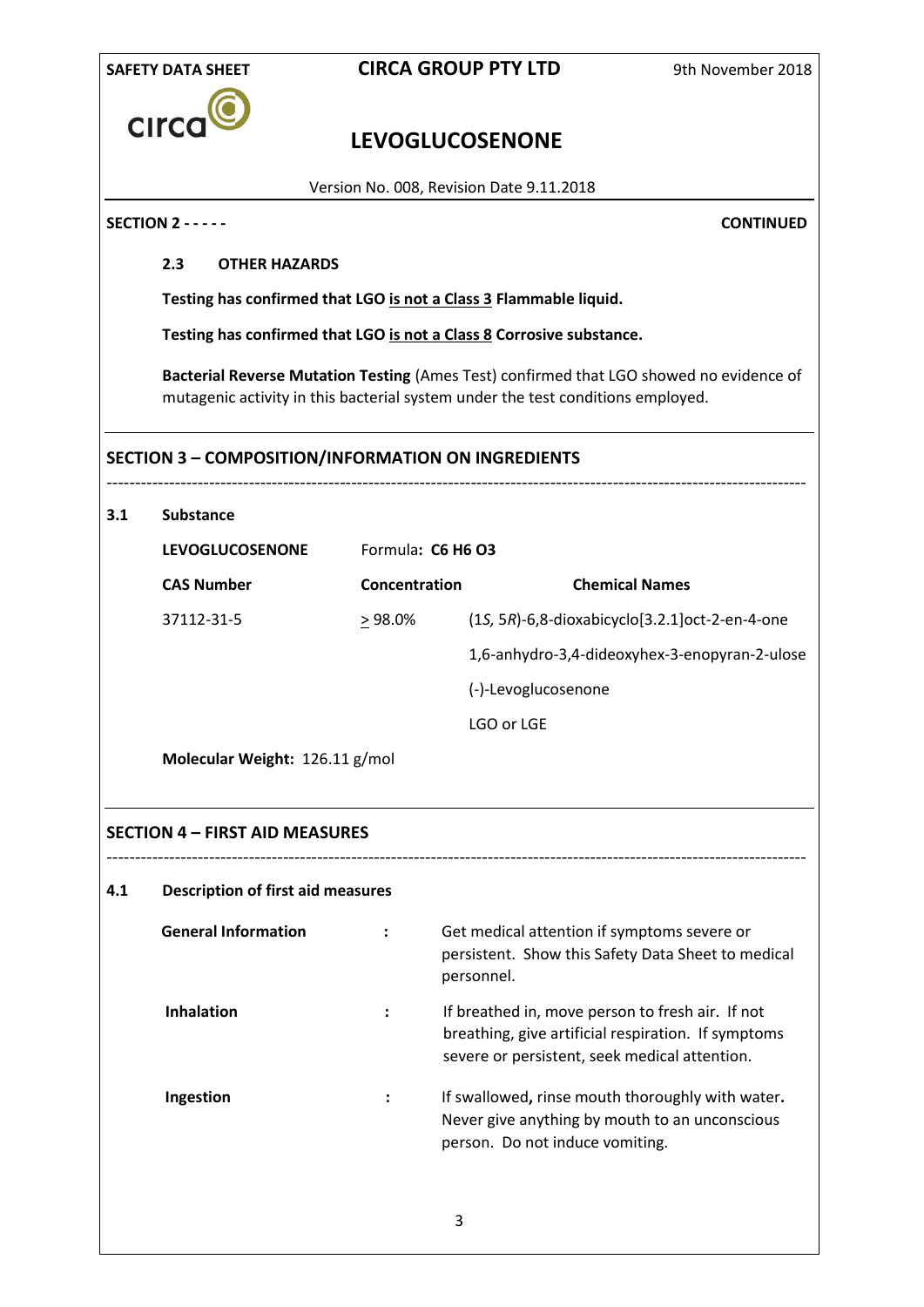

# **LEVOGLUCOSENONE**

Version No. 008, Revision Date 9.05.2018

| <b>Skin Contact</b><br><b>Eye Contact</b><br><b>Protection of First-Aiders</b>                                                                                                                                                                                                                                             |                                                                                                           | Remove all contaminated clothing. Wash affected<br>areas with soap and large amounts of water for at<br>least 15 minutes. If symptoms severe or<br>persistent, seek medical attention<br>Rinse eye(s) with water for several minutes.<br>Remove contact lenses if present and easy to do.<br>Continue rinsing for 15 minutes.<br>SEEK MEDICAL ATTENTION AS KNOWN TO BE AN EYE IRRITANT.<br>No specific precautions. First aid personnel should<br>wear appropriate protective clothing and<br>equipment.<br>Most important symptoms and effects, both acute and delayed |  |  |
|----------------------------------------------------------------------------------------------------------------------------------------------------------------------------------------------------------------------------------------------------------------------------------------------------------------------------|-----------------------------------------------------------------------------------------------------------|-------------------------------------------------------------------------------------------------------------------------------------------------------------------------------------------------------------------------------------------------------------------------------------------------------------------------------------------------------------------------------------------------------------------------------------------------------------------------------------------------------------------------------------------------------------------------|--|--|
|                                                                                                                                                                                                                                                                                                                            |                                                                                                           |                                                                                                                                                                                                                                                                                                                                                                                                                                                                                                                                                                         |  |  |
|                                                                                                                                                                                                                                                                                                                            |                                                                                                           |                                                                                                                                                                                                                                                                                                                                                                                                                                                                                                                                                                         |  |  |
|                                                                                                                                                                                                                                                                                                                            |                                                                                                           |                                                                                                                                                                                                                                                                                                                                                                                                                                                                                                                                                                         |  |  |
|                                                                                                                                                                                                                                                                                                                            |                                                                                                           |                                                                                                                                                                                                                                                                                                                                                                                                                                                                                                                                                                         |  |  |
|                                                                                                                                                                                                                                                                                                                            |                                                                                                           |                                                                                                                                                                                                                                                                                                                                                                                                                                                                                                                                                                         |  |  |
| Levoglucosenone will cause eye irritation and is harmful by ingestion. In some individuals,<br>even brief exposure to low levels of vapour can cause skin rashes. Skin rashes may appear in<br>areas of contact up to 7 days following exposure. Repeated exposure to the liquid and/or<br>vapour can cause sensitisation. |                                                                                                           |                                                                                                                                                                                                                                                                                                                                                                                                                                                                                                                                                                         |  |  |
|                                                                                                                                                                                                                                                                                                                            |                                                                                                           | No quantitative data on human exposures in industrial settings is available.                                                                                                                                                                                                                                                                                                                                                                                                                                                                                            |  |  |
|                                                                                                                                                                                                                                                                                                                            | $\ddot{\cdot}$                                                                                            | The severity of symptoms described may vary<br>depending on the concentration and duration of<br>exposure.                                                                                                                                                                                                                                                                                                                                                                                                                                                              |  |  |
|                                                                                                                                                                                                                                                                                                                            |                                                                                                           | Will be harmful. Will cause irritation.                                                                                                                                                                                                                                                                                                                                                                                                                                                                                                                                 |  |  |
|                                                                                                                                                                                                                                                                                                                            |                                                                                                           | Will be harmful. Symptoms may be delayed.                                                                                                                                                                                                                                                                                                                                                                                                                                                                                                                               |  |  |
|                                                                                                                                                                                                                                                                                                                            |                                                                                                           | May cause irritation. Symptoms may be delayed.                                                                                                                                                                                                                                                                                                                                                                                                                                                                                                                          |  |  |
|                                                                                                                                                                                                                                                                                                                            |                                                                                                           | Causes severe eye irritation. Will cause tears.                                                                                                                                                                                                                                                                                                                                                                                                                                                                                                                         |  |  |
|                                                                                                                                                                                                                                                                                                                            |                                                                                                           | Indication of any immediate medical attention and special treatment needed                                                                                                                                                                                                                                                                                                                                                                                                                                                                                              |  |  |
| None specified. Treat symptomatically.                                                                                                                                                                                                                                                                                     |                                                                                                           |                                                                                                                                                                                                                                                                                                                                                                                                                                                                                                                                                                         |  |  |
|                                                                                                                                                                                                                                                                                                                            | <b>General Information</b><br><b>Inhalation</b><br>Ingestion<br><b>Skin Contact</b><br><b>Eye Contact</b> |                                                                                                                                                                                                                                                                                                                                                                                                                                                                                                                                                                         |  |  |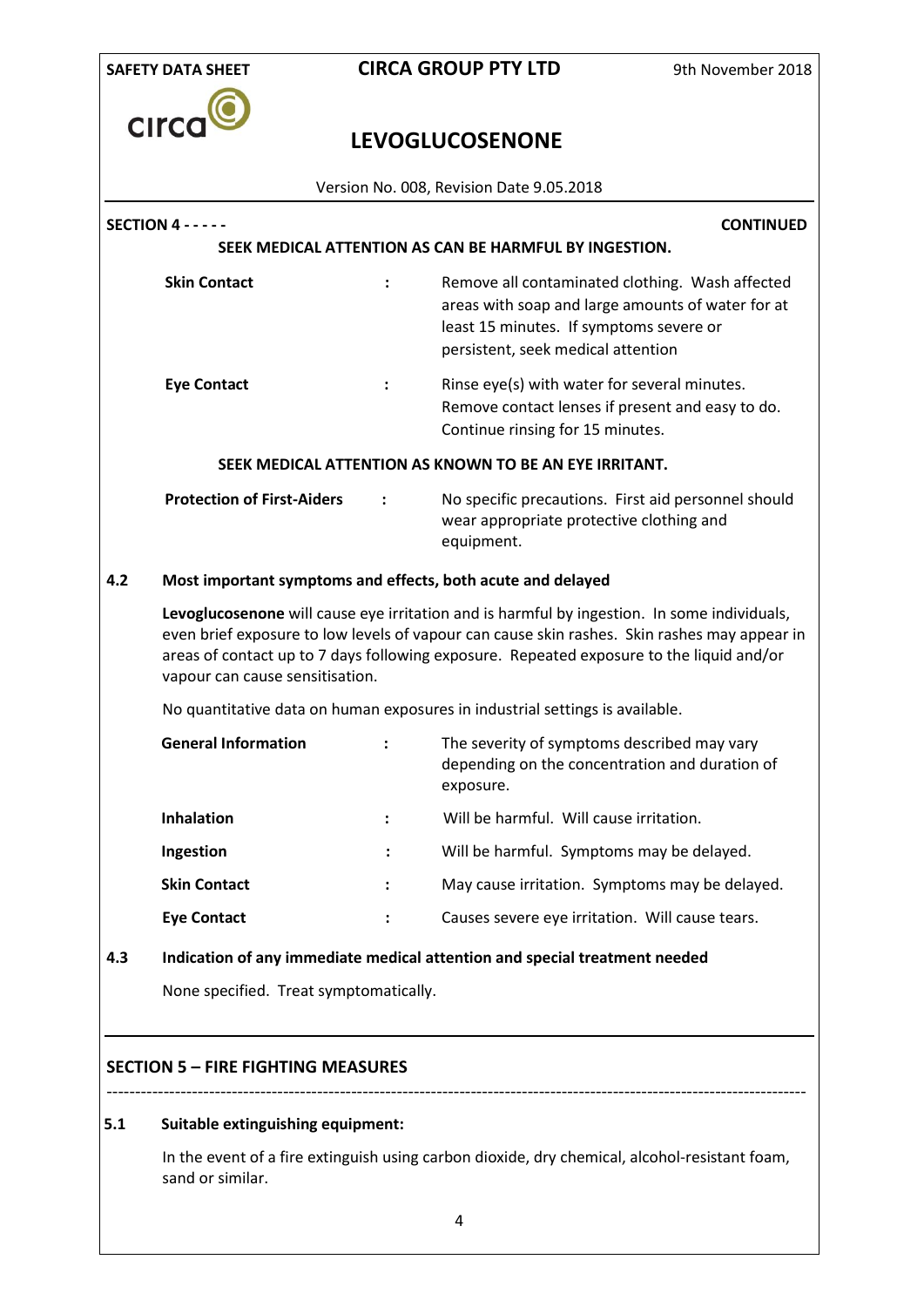

# **LEVOGLUCOSENONE**

Version No. 008, Revision Date 9.05.2018

#### **SECTION 5 - - - - - CONTINUED**

Do not use water as it will only disperse the product.

Water may be used to cool adjacent exposures.

**Unsuitable extinguishing equipment:** DO NOT USE WATER

#### **5.2 Specific hazards arising from the substance**

Potentially hazardous combustion products: arising from the products of incomplete combustion (a variety of organic compounds, including LGO vapour that is intensely irritating to the eyes, nasal passages and lungs) and carbon monoxide.

The potentially hazardous products formed are dependent on combustion temperature and availability of combustion air. A clean burning fire with little or no smoke will generate fewer hazardous combustion products than a fire generating significant dark smoke and odours.

Efficient combustion of LGO will generate only carbon dioxide and water.

#### **5.3 Advice for fire fighters**

#### *Protective actions during firefighting:*

Avoid breathing emissions of smoke and vapours. Evacuate upwind. Fight fire from upwind. Do not apply water directly to fire, but cool plant and equipment, and containers exposed to heat with water sprays and remove product from fire area if this can be done without risk.

Keep adjacent exposures cool with water sprays. Control firewater runoff. Avoid discharges to the aquatic environment.

#### *Protective equipment during firefighting:*

If exposure to smoke and vapours is possible wear positive-pressure self-contained breathing apparatus and appropriate protective clothing (including helmets, boots, gloves, etc.)

#### **HAZCHEM CODE: 3ZE or 4ZE**

## **SECTION 6 – ACCIDENTAL RELEASE MEASURES**

---------------------------------------------------------------------------------------------------------------------------

---------------------------------------------------------------------------------------------------------------------------------------

#### **6.1 Personnel precautions, protective equipment and emergency procedures**

#### **Non-Emergency Personnel**

Wear protective clothing as described in Section 8 of this SDS. No action shall be taken without appropriate training or involving any personnel risk. Prevent further leakage or spillage if safe to do so. If necessary, temporarily seal off nearby stormwater drains. Avoid breathing vapours. Avoid spilled material. Ensure adequate ventilation. If not, move to fresh air.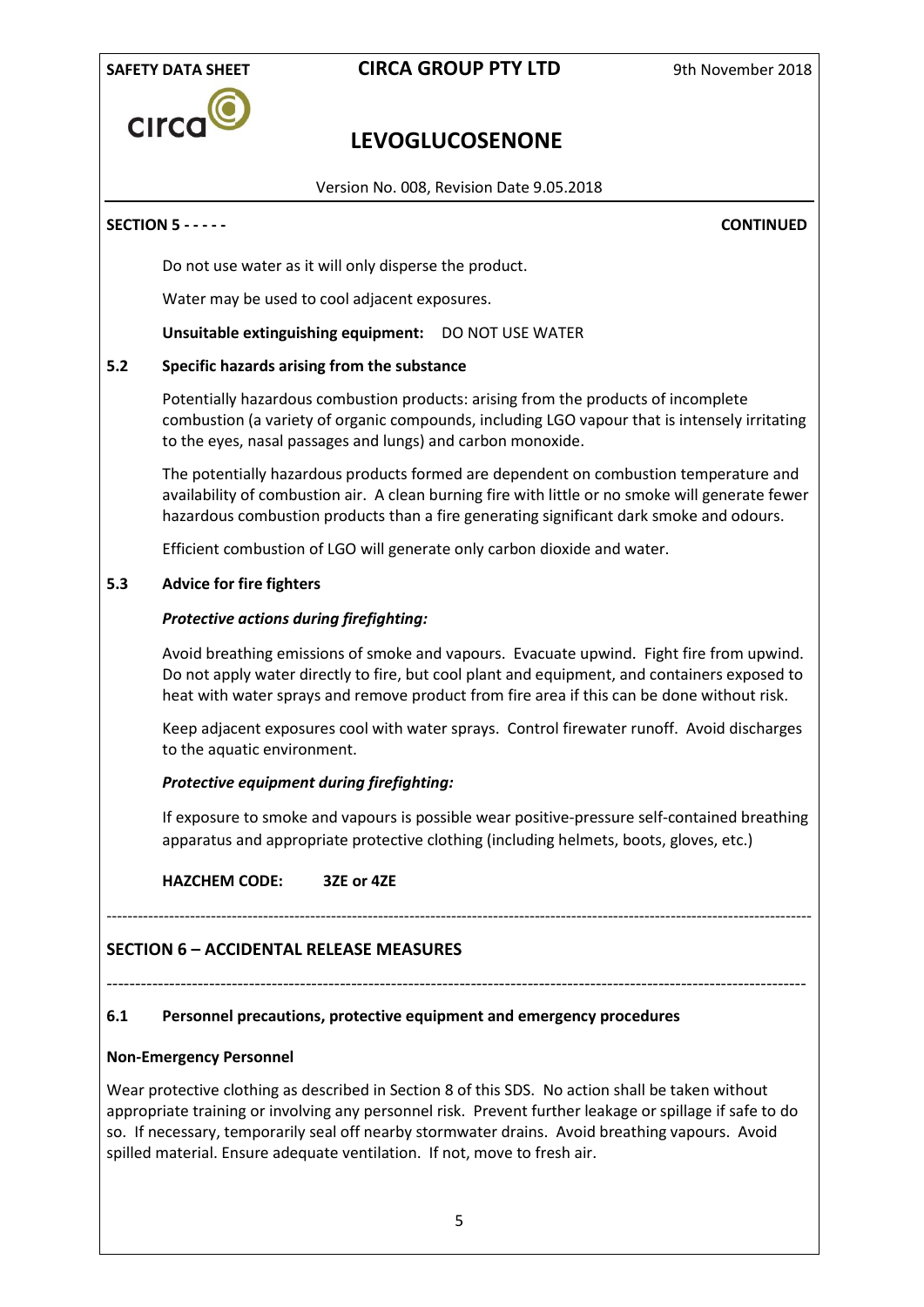

# **LEVOGLUCOSENONE**

Version No. 008, Revision Date 9.11.2018

## **Emergency Responders**

Prevent further leakage or spillage if safe to do so. If a large quantity has been released, evacuate all personnel and only allow intervention by trained responders fitted with positive-pressure selfcontained breathing apparatus and appropriate protective clothing (including helmets, boots, gloves, etc.) to engage in emergency management and clean-up.

## **6.2 Environmental precautions**

Wherever possible, contain and collect spillage. Avoid discharge to aquatic systems and land.

Do not discharge or wash down to stormwater or sewage systems.

Where off-site discharge to land or water occurs immediately contact local environmental regulator.

Manage any wastes produced during clean-up in accordance with applicable environmental regulatory requirements.

## **6.3 Methods and materials for containment and clean-up**

Absorb on sand, vermiculite, diatomaceous earth or any inert absorbent material and place in suitable container and seal. Store container outside in a secure area for disposal. Contact and arrange disposal by an approved waste transportation and disposal company.

Residual levoglucosenone liquid films remaining on surfaces after absorbent material has been applied and removed should be cleaned with domestic bleaching agents, such as hypochlorite.

Where the waste product is regulated by EPA the Waste Generator must complete Part A of a Waste Transport Certificate provided by the waste transporter, and send one copy to EPA and retain the other. Alternatively, an electronic version of this requirement may be available.

## **6.4 Reference to other sections**

The following sections are also relevant in dealing with accidental release scenarios:

- Section 8 Personal Protection and Exposure
- Section 11 Toxicological Information
- Section 12 Ecological Information
- Section 13 Disposal Considerations

## Version No. 008, Revision Date 9.11.2018

## **SECTION 7 – HANDLING AND STORAGE**

--------------------------------------------------------------------------------------------------------------------------- **7.1 Precautions for safe handling**

Avoid contact with skin and eyes. Wear suitable gloves and eye/face protection.

Promptly wash if in contact with skin. Take off any contaminated clothing and wash before reuse. Avoid inhalation of vapours or mists. Wear respiratory protection, if required.

6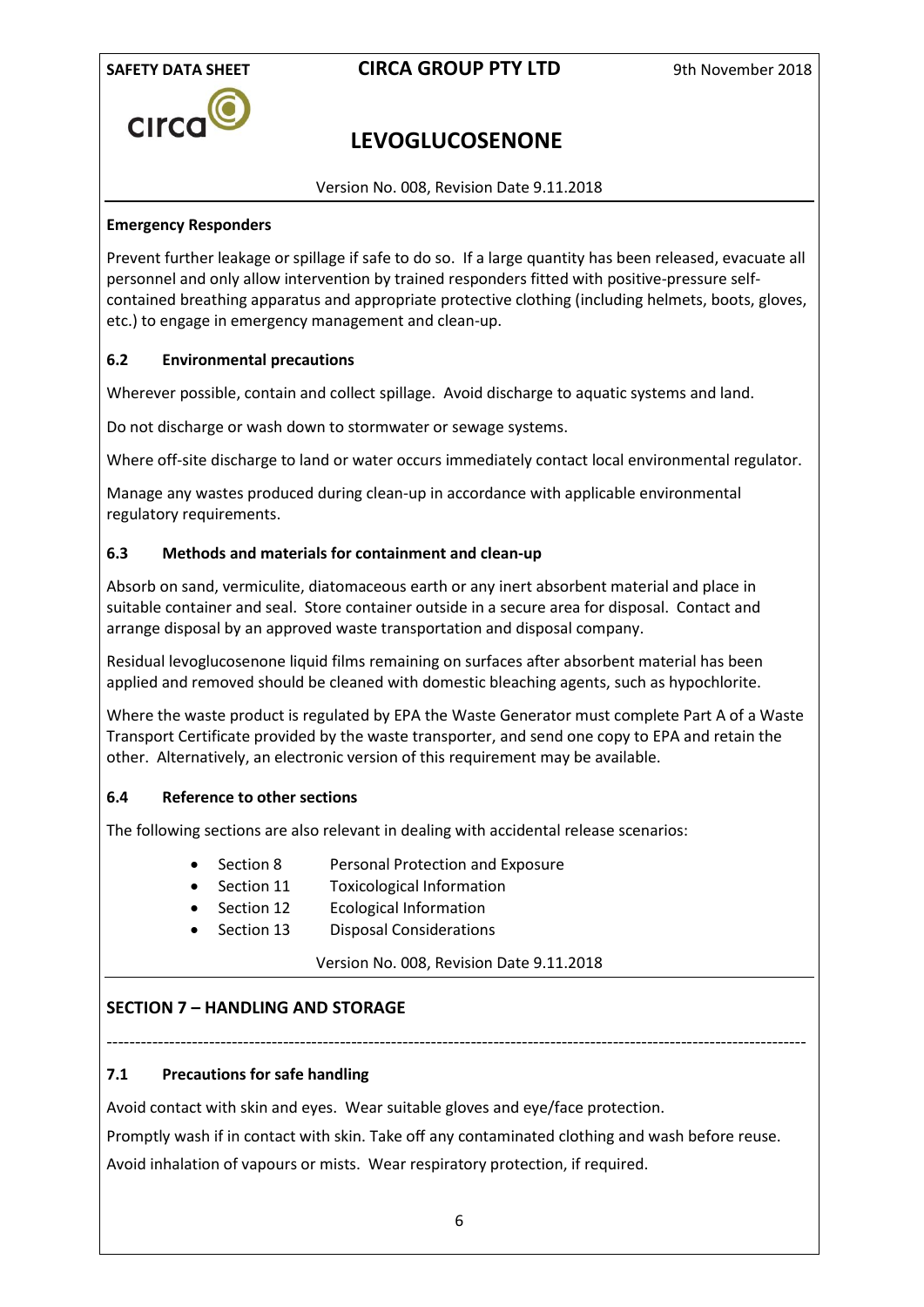

# **LEVOGLUCOSENONE**

Version No. 008, Revision Date 9.11.2018

## **SECTION 7 - - - - - CONTINUED**

Ensure adequate ventilation of stores and work areas.

Substance should only be handled by persons suitably qualified and competent in handling potentially hazardous substances.

## **7.2 Conditions for safe storage, including any incompatibilities**

Store in a tightly closed container in a cool, dry, and well ventilated bunded area.

Keep containers upright. Protect containers from damage.

Stable for many weeks when stored at <30°C.

Stable for up to 12 months when stored at temperatures <-14°C.

The product is combustible. Do not store with Class 5 Oxidising Substances.

The product can react with strong acids and alkalis. Do not store with Class 8 substances.

**SECTION 8 – EXPOSURE CONTROLS AND PERSONAL PROTECTION**

- ---------------------------------------------------------------------------------------------------------------------------------------
- **Note:** The full toxicological and physiological properties of LGO are not currently known so a **precautionary approach should be adopted** with respect to chemical hygiene and personal protection from exposure.

---------------------------------------------------------------------------------------------------------------------------------------

## **8.1 Occupational exposure limits**

No occupational exposure limits have been published in any jurisdiction.

An occupational exposure limit will be derived when sufficient toxicological information on this substance becomes available.

## **8.2 Exposure control measures**

#### **Engineering control measures:**

Handle and process material in enclosed systems, wherever possible.

Vent any discharges externally to atmosphere, wherever possible.

Ensure adequate workplace ventilation.

#### **Personal protection measures:**

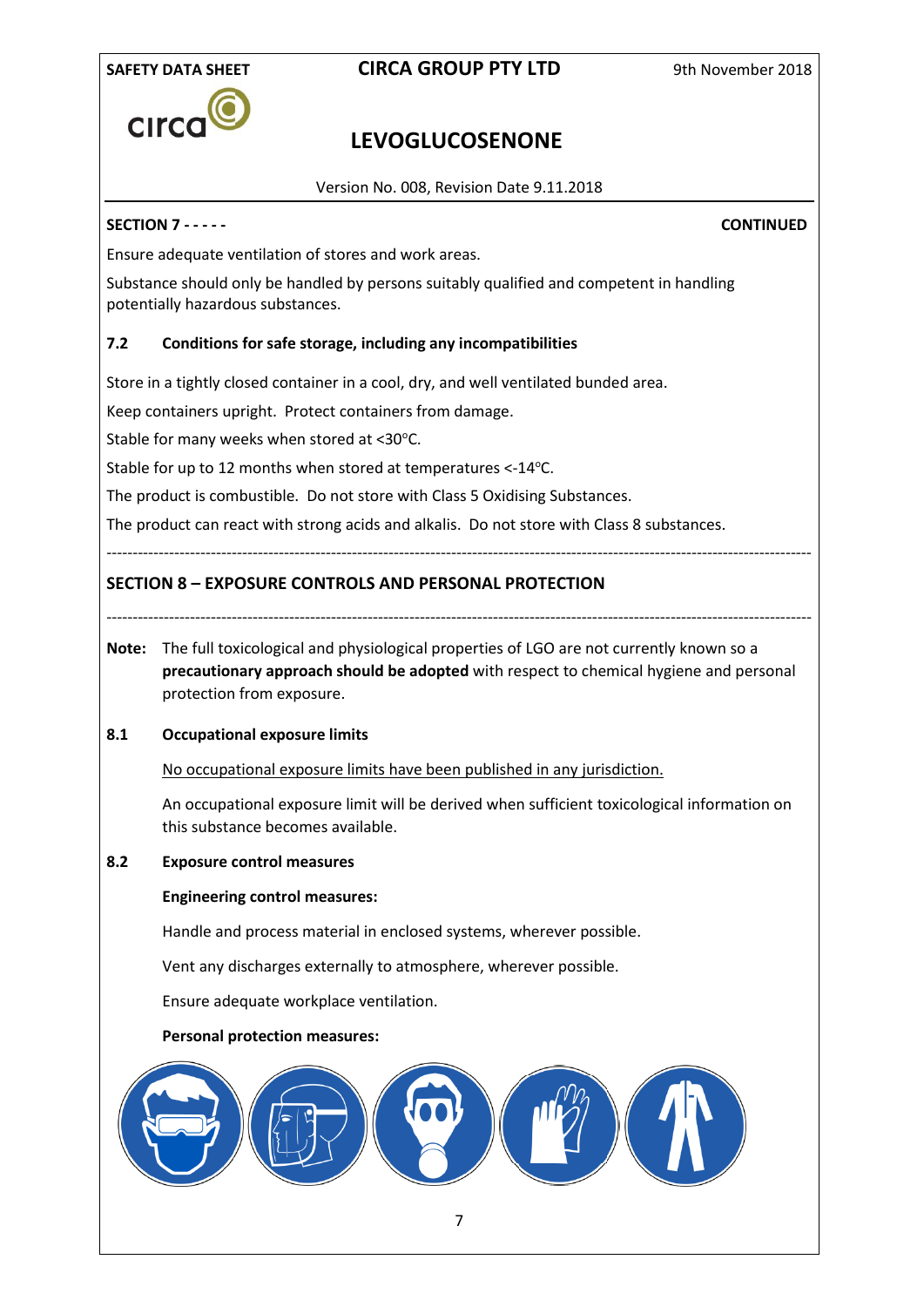

# **LEVOGLUCOSENONE**

Version No. 008, Revision Date 9.11.2018

## **Eye/Face protection**

Wear safety glasses/goggles with side shields when handling small quantities and full face shields when handling larger quantities.

Protection should be compliant with *AS/NZS 1337: Occupational eye and face protection* (Australia/New Zealand) or for UK/EC the relevant ISO or EN standard (e.g. EN 166).

## **Skin/Hand protection**

Wear protective gloves made of neoprene, nitrile or buyl rubber. Inspect gloves for damage prior to use. Use proper glove removal technique (without touching gloves outer surface) to avoid contact with product.

Protection should be compliant with *AS/NZS 2161.10.3:2005, Occupational Protective Gloves Part 10: Protective gloves against chemicals and micro-organisms - Determination of resistance to permeation by chemicals* (Australia/New Zealand), or for UK/EC the relevant ISO or EN standard (e.g. EN 374-3:2003).

### **Skin/Body protection**

Wear impervious clothing when handling liquid LGO. The level of body protection from protective clothing will be dependent on the potential for exposure to the material. PVC aprons or splash suits may be warranted in particular applications.

Skin/body protection should be compliant with *AS/NZS 4501.1:2008: Occupational protective clothing—Guidelines on the selection, use, care and maintenance of protective clothing*; and *AS/NZS 4501.2:2006: Occupational protective clothing—General requirements*; or for UK/EC the relevant ISO or EN standard (e.g. ISO 16602:2007).

#### **Respiratory protection:**

LGO has a low vapour pressure, however the vapour is intensely irritating to the eyes and nasal passages so respiratory protection will generally be required when handling under ambient conditions.

In the laboratory small quantities should be handled in a fume cupboard.

## **Respiratory protection:**

For large quantities, or handling at elevated temperatures, use a full face respirator with combination cartidge(s) for particulates, acid gases and organic vapours. Use approved respirators and cartridges.

Protection should be compliant with *AS/NZS 1715:2009: Selection, use and maintenance of respiratory protective equipment* (Australia/New Zealand), or for UK/EC the relevant ISO or EN standard.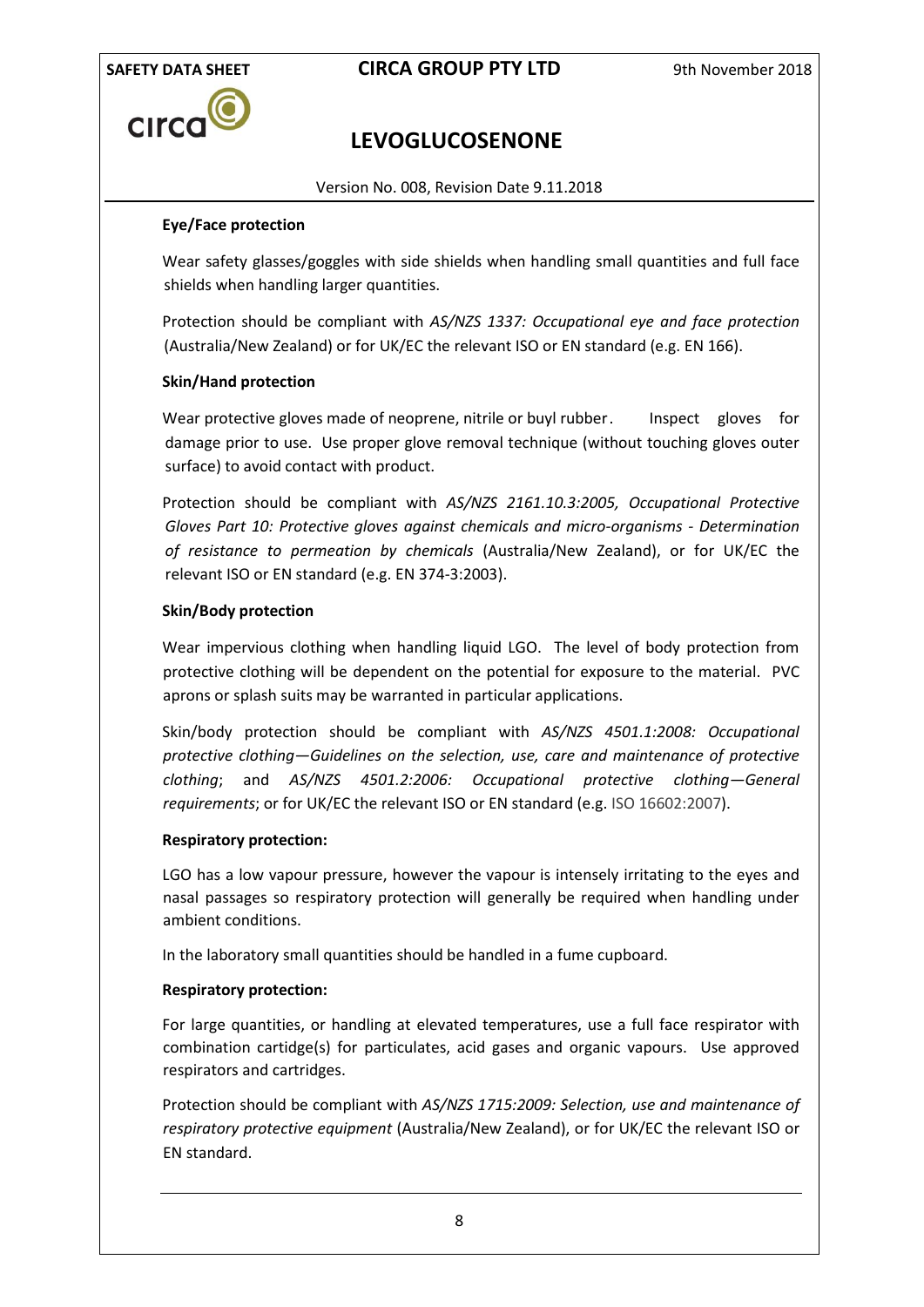

# **LEVOGLUCOSENONE**

Version No. 008, Revision Date 9.11.2018

## **SECTION 9 – PHYSICAL AND CHEMICAL PROPERTIES**

| <b>Nature/Appearance</b>                                                                    | : Pale yellow oily liquid at room temperature.                               |                                                               |  |  |
|---------------------------------------------------------------------------------------------|------------------------------------------------------------------------------|---------------------------------------------------------------|--|--|
| <b>Odour</b>                                                                                | : Mild pungent ketonic odour, is intensely lachrymatory.                     |                                                               |  |  |
| рH                                                                                          | : 2.95                                                                       | (10% solution in water)                                       |  |  |
| <b>Melting Point</b>                                                                        | $0^{\circ}$ C<br>$\ddot{\phantom{a}}$                                        | (at 101.3 kPa)                                                |  |  |
| <b>Boiling Point</b>                                                                        | 254.4°C<br>$\ddot{\phantom{a}}$                                              | (at 101.3 kPa, extrapolated, decomposes below this temp)      |  |  |
|                                                                                             | 113°C                                                                        | (at 0.4 kPa) (Note: Any distillation should occur at <5 kPa.) |  |  |
| <b>Flash Point</b>                                                                          | : $117^{\circ}C$                                                             | (closed cup, ASTM D93/A.9. EG method, 1atm)                   |  |  |
| <b>Fire Point</b>                                                                           | $130^{\circ}$ C                                                              | (open cup, ASTM D92, 1 atm)                                   |  |  |
| <b>Auto-ignition Temp</b>                                                                   | $: 320^{\circ}$ C<br>(PE165/based on ASTM E659-15)                           |                                                               |  |  |
| <b>Decomposition Temp</b>                                                                   | $: >150^{\circ}C$                                                            |                                                               |  |  |
| Flammability                                                                                | : Not classified as a flammable liquid. Not flammable on contact with water. |                                                               |  |  |
| $LEL - UEL$                                                                                 | : Not applicable                                                             |                                                               |  |  |
| <b>Vapour Pressure</b>                                                                      | : 0.052 kPa (at 25°C) (estimated) Very low at ambient conditions.            |                                                               |  |  |
| <b>Vapour Density</b>                                                                       | : No data available                                                          |                                                               |  |  |
| <b>Liquid Density</b>                                                                       | : 1.32 g/cm <sup>3</sup> (at 20°C)                                           |                                                               |  |  |
| Solubility                                                                                  | : Soluble in water (up to 10 $w/w$ %).                                       |                                                               |  |  |
|                                                                                             | : Completely miscible in most polar organic solvents                         |                                                               |  |  |
| Biodegradability                                                                            | : Ready biodegradable (predicted, EPI Suite)                                 |                                                               |  |  |
| <b>Octanol/Water Partition Coefficient (Kow):</b><br>$log Kow = -0.74$ to -0.21 (estimated) |                                                                              |                                                               |  |  |
|                                                                                             |                                                                              |                                                               |  |  |
|                                                                                             |                                                                              |                                                               |  |  |
|                                                                                             |                                                                              |                                                               |  |  |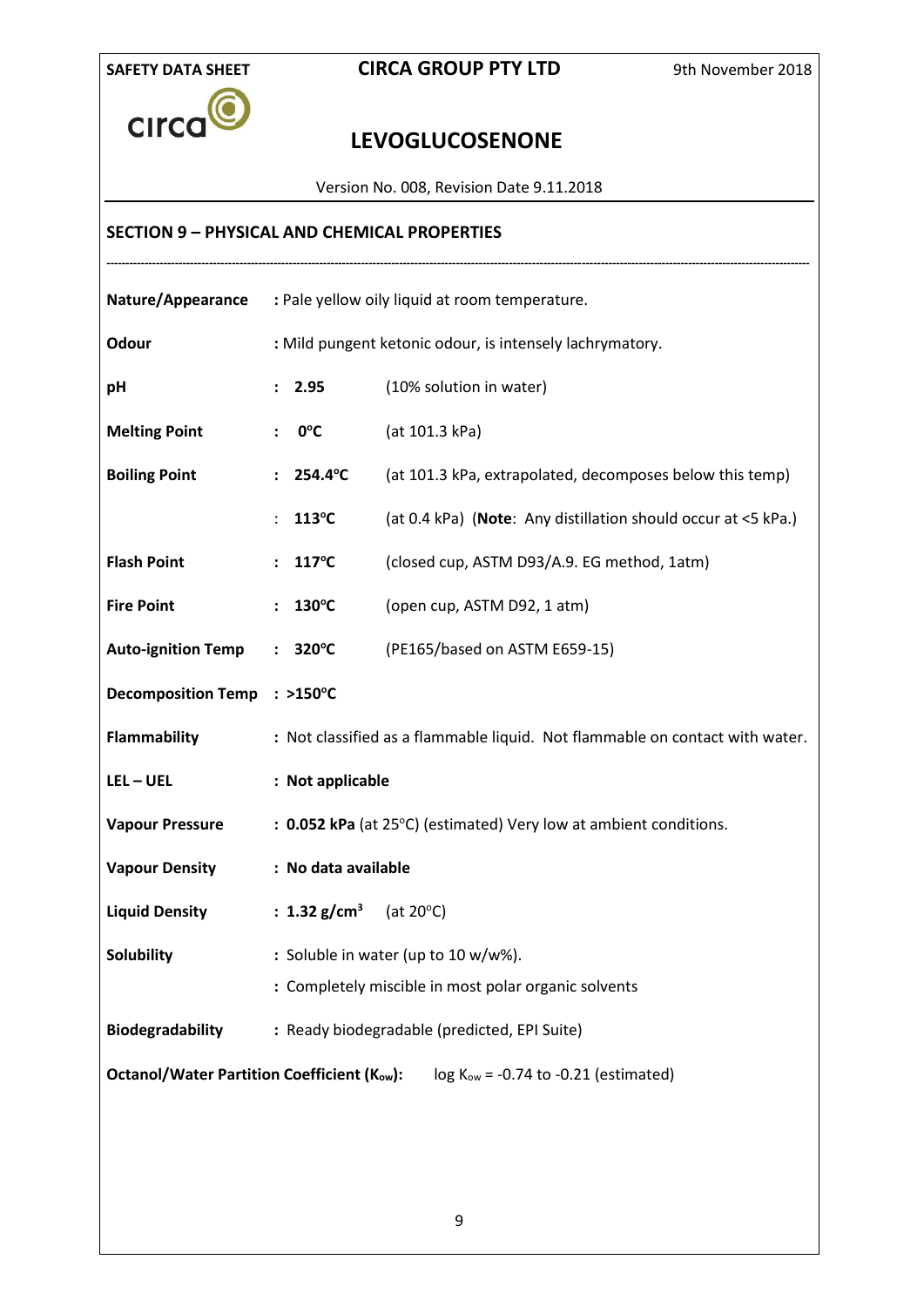

# **LEVOGLUCOSENONE**

Version No. 008, Revision Date 9.11.2018

---------------------------------------------------------------------------------------------------------------------------------------

## **SECTION 10 – STABILITY AND REACTIVITY**

## **10.1 Reactivity**

No hazardous reactions if stored and handled as prescribed.

## **10.2 Stability**

The product is stable if stored and handled as prescribed. Stable for many weeks when stored at <30°C. Stable for up to 12 months when stored at temperatures <-14°C.

## **Thermal Stability**

| Combustible. Fire Point:          | $>130^{\circ}$ C.  |
|-----------------------------------|--------------------|
| Thermal Decomposition:            | $>150^{\circ}$ C.  |
| <b>Auto-ignition Temperature:</b> | $> 320^{\circ}$ C. |

## **10.3 Possibility of hazardous reactions**

Reacts with strong acids, strong alkalis, strong oxidising and reducing agents.

## **10.4 Conditions to avoid**

Temperatures above 130°C when ignition sources present. Temperatures above 150°C, as substance will decompose. Temperatures above 320°C, as auto-ignition of vapours is likely. Exposure to moisture, direct sunlight and/or air should be kept to a minimum.

## **10.5 Incompatible materials**

Reacts with strong acids, strong alkalis, strong oxidising and reducing agents.

## **10.6 Hazardous decomposition products**

LGO is an organic compound composed of carbon, hydrogen and oxygen. Efficient and complete thermal oxidation (combustion) will produce carbon dioxide and water.

Incomplete thermal decomposition can liberate carbon monoxide and unknown pyrolysis products or products of incomplete thermal oxidation (combustion efficiency dependent of temperature and availability of sufficient combustion air).

Unknown pyrolysis products, or products of incomplete thermal oxidation, should be considered potentially hazardous.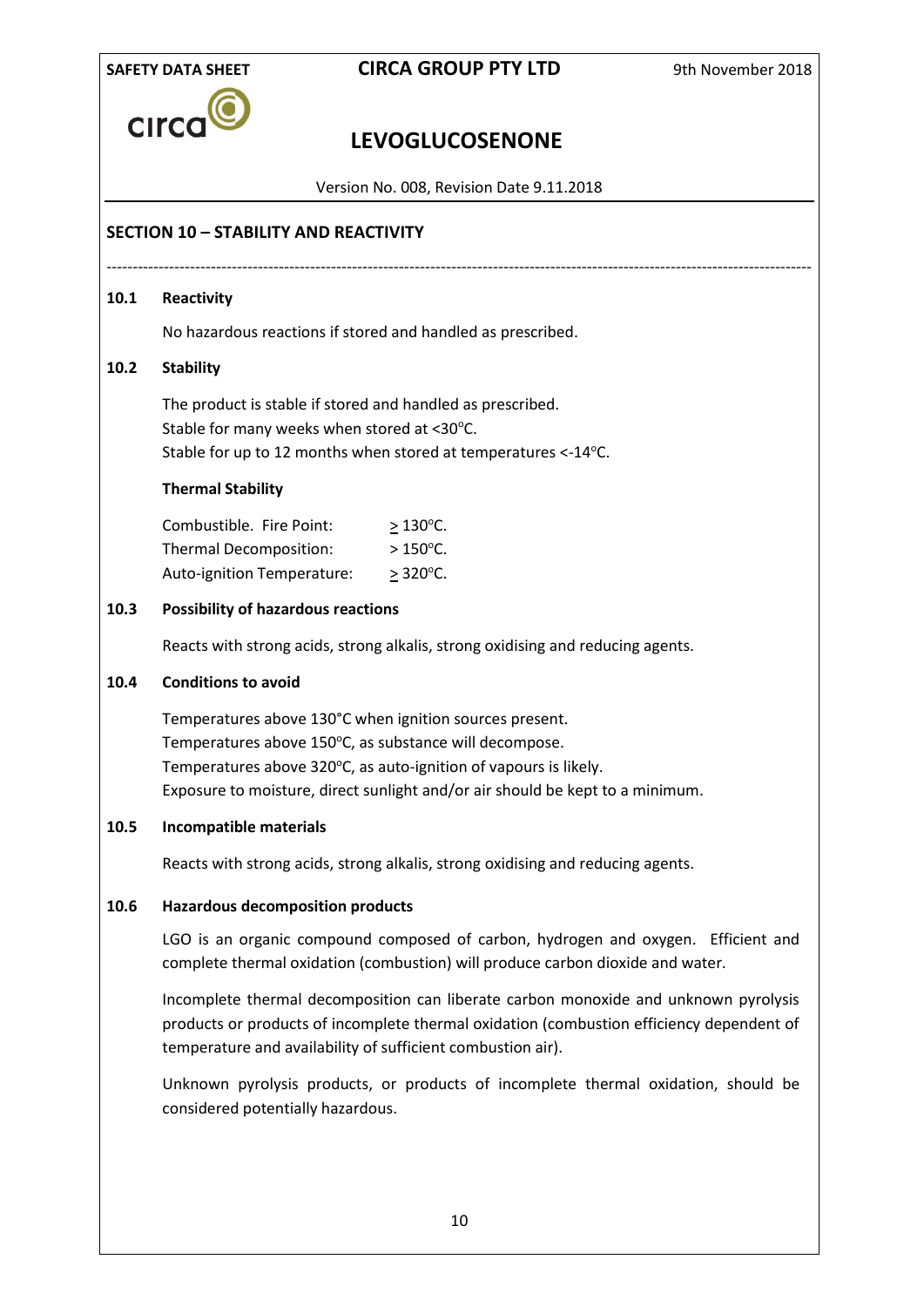

# **LEVOGLUCOSENONE**

Version No. 008, Revision Date 9.11.2018

## **SECTION 11 – TOXICOLOGICAL INFORMATION**

| <b>Acute Toxicity</b>                 | $\ddot{\cdot}$       | LD50 2,000 mg/kg (oral, rat) (Apollo Scientific, Category 4)          |                         |
|---------------------------------------|----------------------|-----------------------------------------------------------------------|-------------------------|
| <b>Skin Corrosion/Irritation</b>      | ÷                    | <b>Skin Irritant</b> – no data available                              |                         |
|                                       | $\ddot{\cdot}$       | Non-corrosive (OECD TG 435) (Corrositex Method)                       |                         |
| <b>Serious Eye Damage/Irritation:</b> |                      | <b>Serious Eye Irritant (Category 2A) (Ocular Irritection Method)</b> |                         |
| <b>Skin Sensitisation</b>             | $\ddot{\phantom{a}}$ | <b>Possible.</b> No data available                                    |                         |
| <b>Respiratory Sensitisation</b>      | $\sim$ :             | No data available                                                     |                         |
| Carcinogenicity                       |                      | <b>Negative</b> (dermal, mouse)                                       | (CCRIS Record No. 4274) |

IARC: No component of this product present at levels greater than or equal to 0.1% is identified as probable, possible or confirmed human carcinogen by IARC.

**Mutagenicity: Bacterial Reverse Mutation Testing** (Ames Test) confirmed that LGO showed no evidence of mutagenic activity in this bacterial system under the test conditions employed (Circa).

**Chromosomatic aberrations :** *In Vitro* **Chromosomal Aberration Test** (TG 473) showed an increase in the frequency of structural chromosome aberrations in human lymphocytes (Circa). Aberrations/reduced mitosis of somatic cells in a dose dependent fashion around 4 µg/mL *in vitro* (Chinese hamster v79 cells) (MEDLINE/2797043)

**Reproductive Toxicity :** No data available

| Specific Target Organ Toxicity (STOT) – single exposure | : Eyes. No other data available |
|---------------------------------------------------------|---------------------------------|
|---------------------------------------------------------|---------------------------------|

**Specific Target Organ Toxicity (STOT) – repeated exposure : Eyes.** No other data available

**Aspiration Hazard :** No data available

**Potential Routes of Exposure and Health Effects**

**Inhalation :** Will be harmful if inhaled. Will cause respiratory tract irritation.

**Ingestion : Will be harmful if swallowed.**

**Skin :** Will cause skin irritation and sensitisation on repeated exposure.

**Eyes : Will cause severe eye irritation. Vapours are lachrymatory.**

**Note :** If symptoms are severe or persistent seek medical attention.

**Early onset symptoms related to exposure** No data available.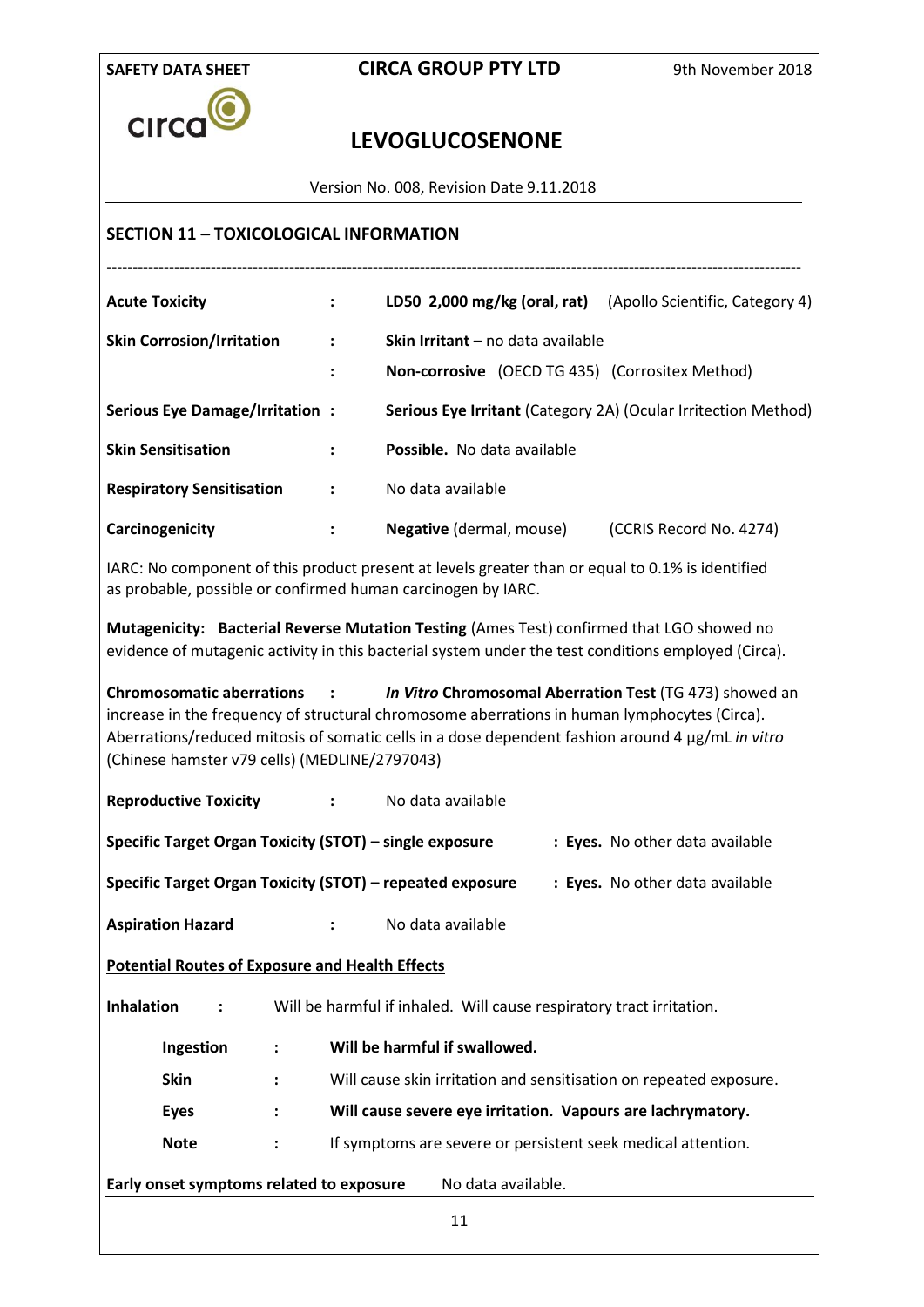|                | <b>SAFETY DATA SHEET</b>                                                                                                                                                                                       |                   | <b>CIRCA GROUP PTY LTD</b>                                                                                                                                                                                                                                             | 9th November 2018 |
|----------------|----------------------------------------------------------------------------------------------------------------------------------------------------------------------------------------------------------------|-------------------|------------------------------------------------------------------------------------------------------------------------------------------------------------------------------------------------------------------------------------------------------------------------|-------------------|
|                | CIrc                                                                                                                                                                                                           |                   |                                                                                                                                                                                                                                                                        |                   |
|                |                                                                                                                                                                                                                |                   | <b>LEVOGLUCOSENONE</b>                                                                                                                                                                                                                                                 |                   |
|                |                                                                                                                                                                                                                |                   | Version No. 008, Revision Date 9.11.2018                                                                                                                                                                                                                               |                   |
|                | <b>SECTION 11 - - - - -</b>                                                                                                                                                                                    |                   |                                                                                                                                                                                                                                                                        | <b>CONTINUED</b>  |
|                | Delayed health effects from exposure                                                                                                                                                                           |                   | No data available. Potential delayed irritation of<br>eyes, nasal passages, lungs and skin.                                                                                                                                                                            |                   |
|                | <b>Exposure Levels and Health Effects</b>                                                                                                                                                                      |                   | No data available.                                                                                                                                                                                                                                                     |                   |
|                | <b>Interactive effects</b>                                                                                                                                                                                     |                   |                                                                                                                                                                                                                                                                        |                   |
|                |                                                                                                                                                                                                                |                   | No known interactive effects from drinking alcohol, taking medications or smoking.                                                                                                                                                                                     |                   |
|                |                                                                                                                                                                                                                |                   | No known aggravation of pre-existing medical conditions or predisposition to allergic<br>reactions. However, extra precautions should be taken by persons with lung conditions, such<br>as asthma, chronic bronchitis or emphysema to minimise exposure by inhalation. |                   |
| Note:          | The full toxicological and physiological properties of LGO are not currently known so a<br>precautionary approach should be adopted with respect to chemical hygiene and personal<br>protection from exposure. |                   |                                                                                                                                                                                                                                                                        |                   |
| 12.1           | <b>Ecotoxicity</b>                                                                                                                                                                                             |                   |                                                                                                                                                                                                                                                                        |                   |
| Algae:         |                                                                                                                                                                                                                | No data available |                                                                                                                                                                                                                                                                        |                   |
|                | <b>Planktonic Crustaceans:</b>                                                                                                                                                                                 | No data available |                                                                                                                                                                                                                                                                        |                   |
|                | <b>Aerobic Bacteria:</b>                                                                                                                                                                                       | No data available |                                                                                                                                                                                                                                                                        |                   |
| Fish:          |                                                                                                                                                                                                                | No data available |                                                                                                                                                                                                                                                                        |                   |
| <b>Plants:</b> |                                                                                                                                                                                                                | No data available |                                                                                                                                                                                                                                                                        |                   |
| 12.2           | <b>Persistence and Degradability</b>                                                                                                                                                                           |                   |                                                                                                                                                                                                                                                                        |                   |
|                |                                                                                                                                                                                                                |                   | Biodegradation: Readily biodegradable (predicted, EPI Suite)                                                                                                                                                                                                           |                   |
|                | Biological Oxygen Demand (BOD): No data available.                                                                                                                                                             |                   |                                                                                                                                                                                                                                                                        |                   |
|                | Chemical Oxygen Demand (COD): No data available.                                                                                                                                                               |                   |                                                                                                                                                                                                                                                                        |                   |
| 12.3           | <b>Bio-accumulative potential</b>                                                                                                                                                                              |                   |                                                                                                                                                                                                                                                                        |                   |
|                | ( $log K_{ow}$ = -0.74 to -0.21, and BCF <500, estimated).                                                                                                                                                     |                   | This product is not expected to persist and/or bio-accumulate in the aquatic environment                                                                                                                                                                               |                   |
|                |                                                                                                                                                                                                                |                   | 12                                                                                                                                                                                                                                                                     |                   |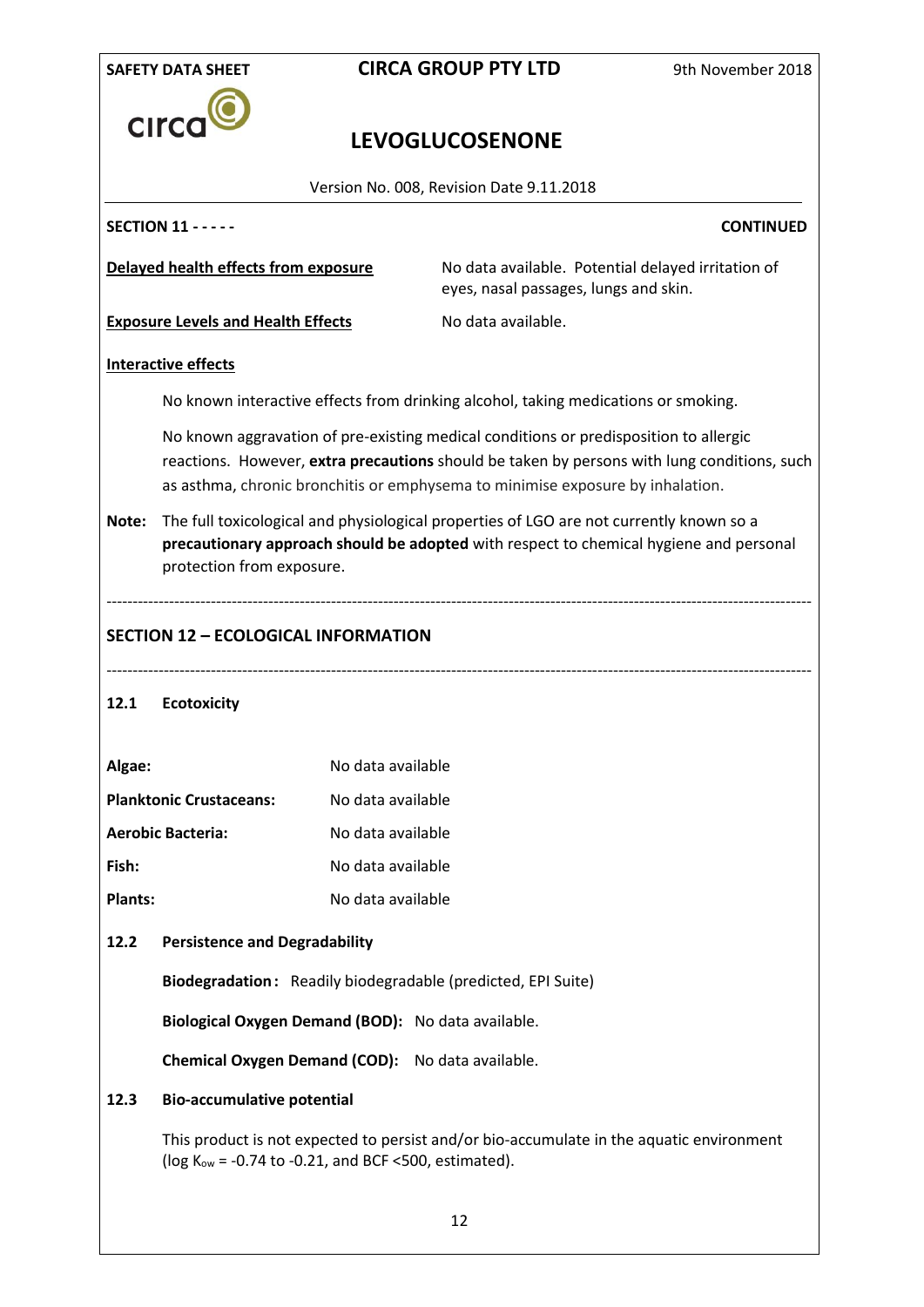

# **LEVOGLUCOSENONE**

Version No. 008, Revision Date 9.11.2018

## **12.4 Mobility in Soil**

No available data.Product is soluble in water (up to 10%w/w) and biodegradable.

The substance has a low octanol/water partition coefficient (Log  $K_{ow}$ ) and is therefore expected to have a low potential for adsorption into organic sediments or soils.

## **12.5 Other adverse effects** No data available

## **SECTION 13 – DISPOSAL CONSIDERATIONS**

---------------------------------------------------------------------------------------------------------------------------

## **13.1 Regulatory Requirements**

The generation of waste should be minimized or avoided wherever possible.

Recover, recycle and/or reuse waste products wherever possible.

Waste must be disposed of safely according to local environmental regulations. When handling waste, the safety precautions applying to the handling of the product should be considered.

Consult with the EPA as to whether the waste product is regulated as a prescribed or listed waste, as special waste management provisions and disposal requirements may be required.

If deemed a regulated waste then compliance with the applicable regulatory provisions is required. This can include use of EPA licensed or permitted waste transporters, waste storage, treatment, and/or disposal premises.

## **13.2 Waste Handling**

The clean-up and collection of waste generated through any accidental release should take place by trained personnel appropriately outfitted with protective clothing and equipment, as described in Sections 6, 7 and 8 of this SDS, until the waste has been collected and contained in sealed containers.

Care should be taken when handling emptied containers that have not been thoroughly cleaned or rinsed out. Empty containers may retain some product residues. Empty containers containing product residues should be rinsed thoroughly with alkaline cleaning agents, such as sodium hypochlorite (5%) or sodium hydroxide (0.001N), that will convert levoglucosenone to non-irritant, water-soluble, biodegradable compounds.

Waste, residues, empty containers, contaminated work clothes and contaminated cleaning materials should be collected in designated containers, and labelled prior to disposal.

## **13.3 Waste Packaging and Labelling**

Metal or plastic containers with tight fitting closures are recommended for this product.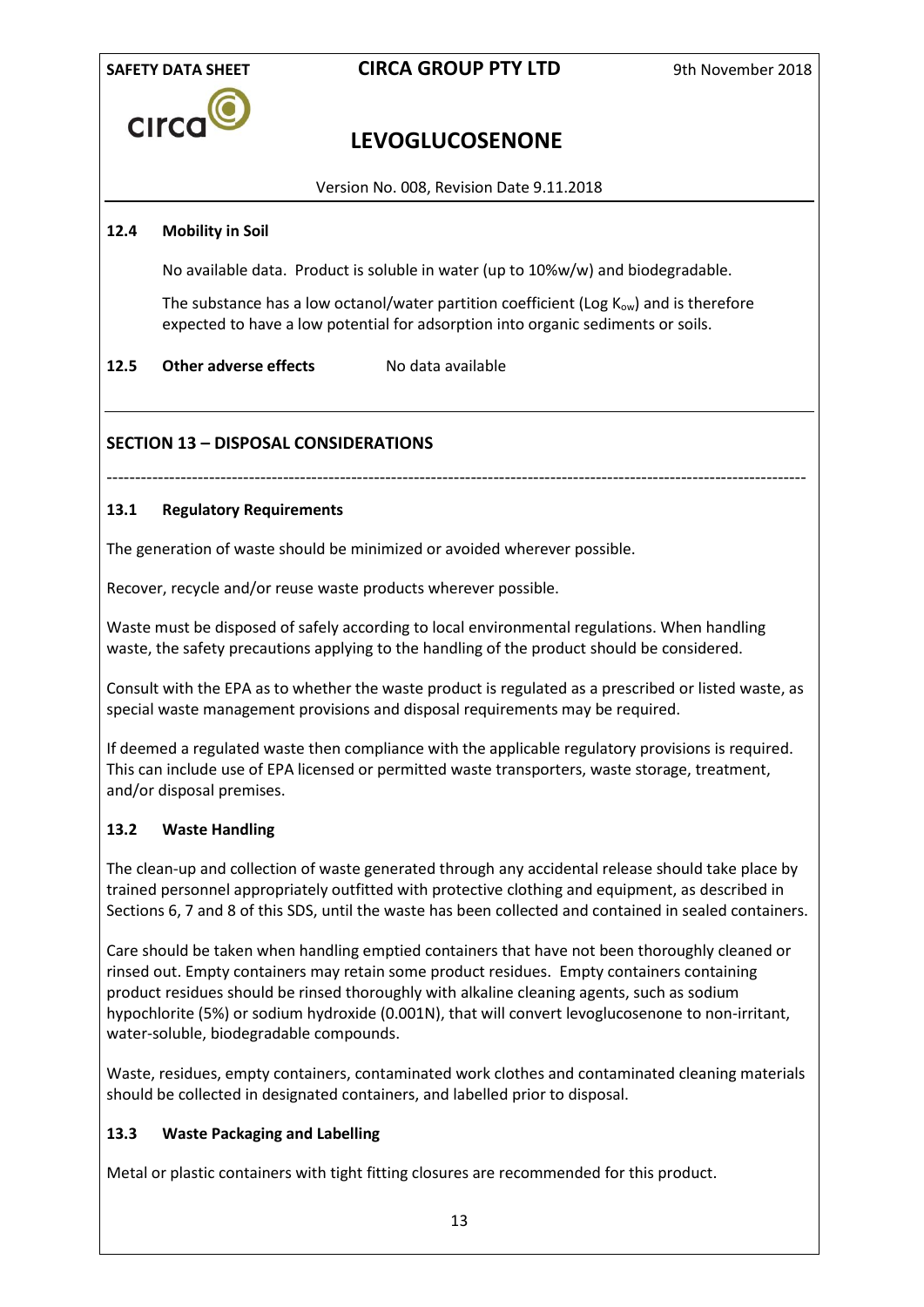

# **LEVOGLUCOSENONE**

Version No. 008, Revision Date 9.11.2018

Containers should be labelled with type of waste and generators details (e.g. company name).

## **13.4 Waste Storage**

Store in a cool, dry, and well ventilated bunded area. Keep containers upright. Protect containers from vehicular damage.

## **13.5 Waste Transport and Tracking**

Where the waste product is regulated by EPA the waste transporter may require EPA approval to transport the waste to an EPA licensed waste storage, treatment, and/or disposal premises.

Where this is the case the waste generator must complete Part A of the Waste Transport Certificate (usually provided by the waste transporter) and send one copy to EPA and retain the other.

Alternatively, an electronic version of this requirement may be available.

#### **13.6 Waste Disposal**

Where recovery, recycling and reuse is not practicable waste product can be disposed via a number of methods depending on the form and concentration of the waste product.

EPA should be consulted as to what local disposal options may be available.

## **Waste Water Treatment Plant**

Liquid waste product may be able to be disposed to the site's waste water treatment plant at an appropriate concentration and rate. Consult appropriate personnel before discharge.

#### **Sewer**

Where liquid waste product has been diluted and collected in wash waters it may be able to be disposed to sewer in a controlled manner. Consultation and approval by the local sewage authority is required for this to occur.

#### **Thermal Treatment**

Liquid and solid waste product can be disposed of by incineration/gasification. The product is combustible and will only generate emissions of carbon dioxide and water if treated properly.

The thermal treatment facility will need to be licensed by EPA for this purpose.

#### **Landfill**

Solid waste product (e.g. absorbent used to mop up a spill) may be able to be disposed to secure landfill. Consult with EPA and local landfill operators to determine if this is possible. If landfill is not an option, then thermal treatment is the best disposal option for solid wastes.

#### **Incineration and landfill should only be considered when recycling is not feasible.**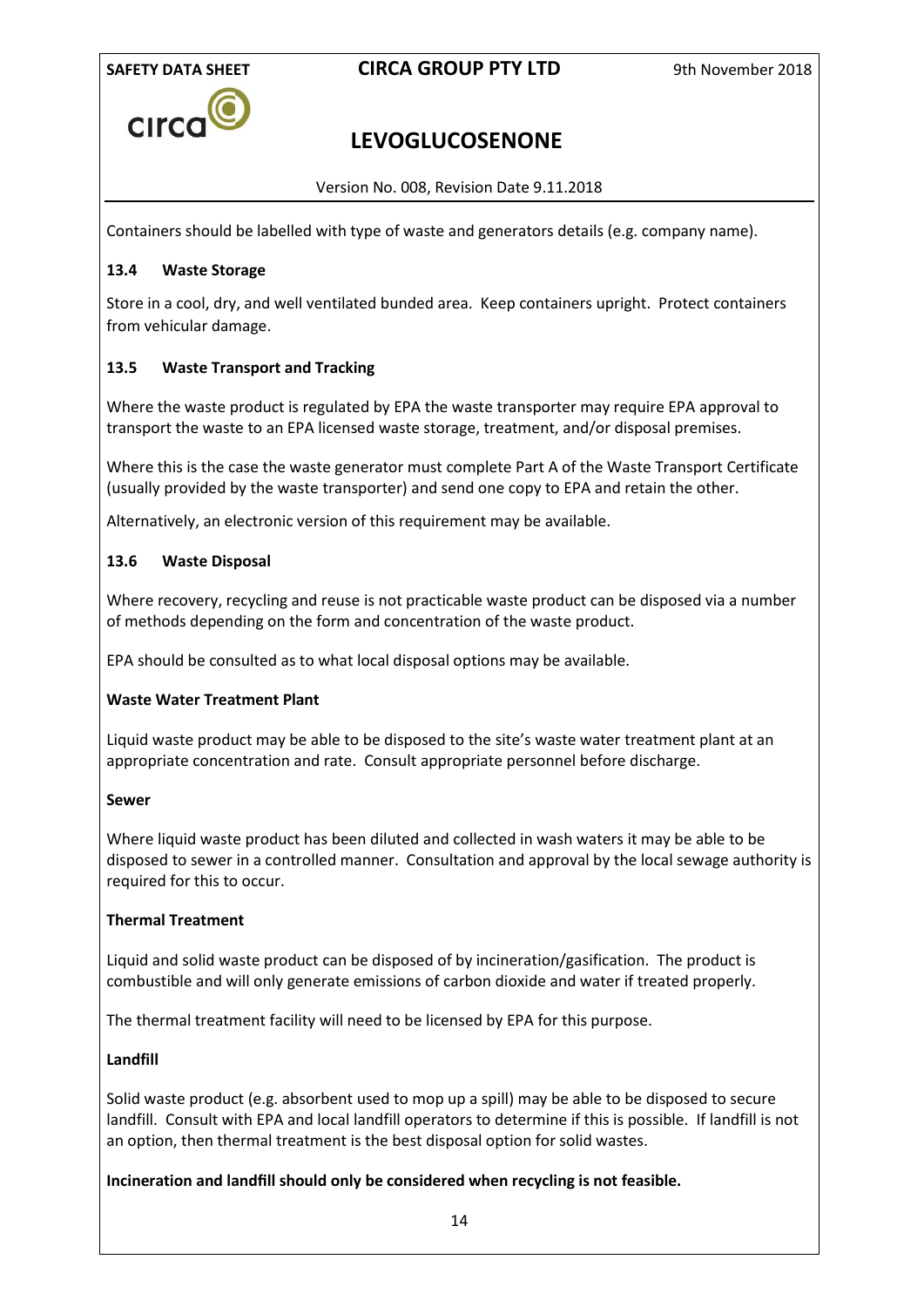

# **LEVOGLUCOSENONE**

Version No. 008, Revision Date 9.11.2018

## **SECTION 13 - - - - - CONTINUED**

Do not empty waste into storm water drains.

## **Waste Management Plan**

The details concerning waste classification, collection, packaging, labelling, storage, transport and recycling, treatment and/or disposal should be outlined in the site's waste management plan.

### **SECTION 14 – TRANSPORT INFORMATION**

| 14.1 | UN number: Not Applicable. | Not classified as a dangerous goods.          |
|------|----------------------------|-----------------------------------------------|
|      | ADR/RID:                   | Not dangerous goods (Road and Rail Transport) |
|      | IMDG:                      | Not dangerous goods (Maritime Transport)      |
|      | <b>IATA-DGR:</b>           | Not dangerous goods (Air Transport)           |
|      |                            |                                               |

### **14.2 UN proper shipping name**

Not Applicable. Not classified as a dangerous goods.

#### **14.3 Transport hazard class(es)**

Does not meet classification criteria for assignment of a dangerous goods hazard class.

#### **14.4 Packaging group**

Does not meet classification criteria for assignment of a dangerous goods hazard class, so assignment of packaging group not applicable.

## **14.5 Environmental hazards**

| ADR/RID:                      | Nο                |
|-------------------------------|-------------------|
| <b>IMDG Marine pollutant:</b> | No data available |
| <b>IATA-DGR:</b>              | Nο                |

#### **14.6 Special precautions for user**

No special precautions unless accidental release occurs, then the provisions and advice of this SDS are applicable (refer in particular to sections 8 and 11 of this SDS).

## **14.7 Additional Information**

None

## **14.8 HAZCHEM Code: 3ZE or 4ZE**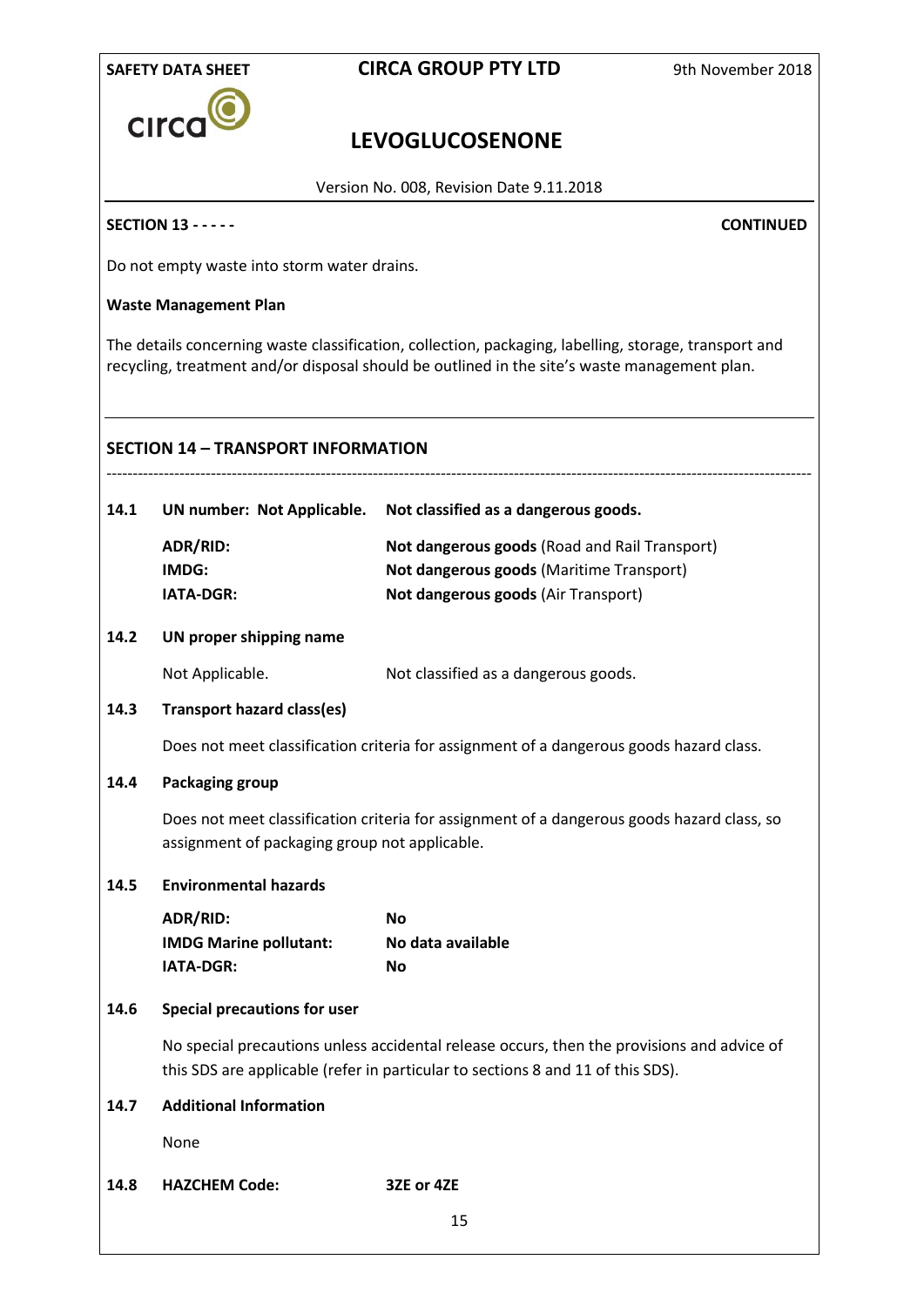

# **LEVOGLUCOSENONE**

Version No. 008, Revision Date 9.11.2018

---------------------------------------------------------------------------------------------------------------------------------------

## **SECTION 15 – REGULATORY INFORMATION**

## **15.1 International**

LGO is not classified as a dangerous goods or carcinogen under international requirements.

LGO is not an ozone depleting substance or a persistent organic pollutant, as defined by UN Conventions.

## **15.2 Safety, Health and Environmental Regulations**

Various occupational health and safety and environmental legislation, regulations, policy and guidelines will be applicable to the management, use, and disposal of this substance.

Requirements will vary from jurisdiction to jurisdiction. Consultation is required.

If in doubt as to its regulatory status contact the local relevant competent authority (e.g. WorkSafe, EPA, etc).

Guidance is provided in this SDS to enable basic compliance with expected occupational health and safety and environmental requirements.

LGO is not regulated under the Standard for the Uniform Scheduling of Medicines and Poisons (SUSMP) established under the *Therapeutic Goods Act 1989* (Commonwealth) (as amended).

LGO is not regulated under the *Agricultural and Veterinary Chemicals Act 1988* (Commonwealth) and/or applicable Commonwealth, State or Territory control-of-use legislation.

LGO is currently not registered under the *Industrial Chemicals (Notification and Assessment) Act 1989*  (Commonwealth), including listing in the Australian Inventory of Chemical Substances (AICS).

LGO is currently not listed in Australia's waste coding and classification system. The applicable generic entry of '*organic solvents and solvent residues*' (item 7), '*wastes arising from the production, formulation and use of organic solvents, not otherwise specified in this item*' (description of waste), provides a waste code of G160 for this product, as it is not classified as a dangerous good. Consultation with EPA is required to determine if this waste product is to be regulated as such.